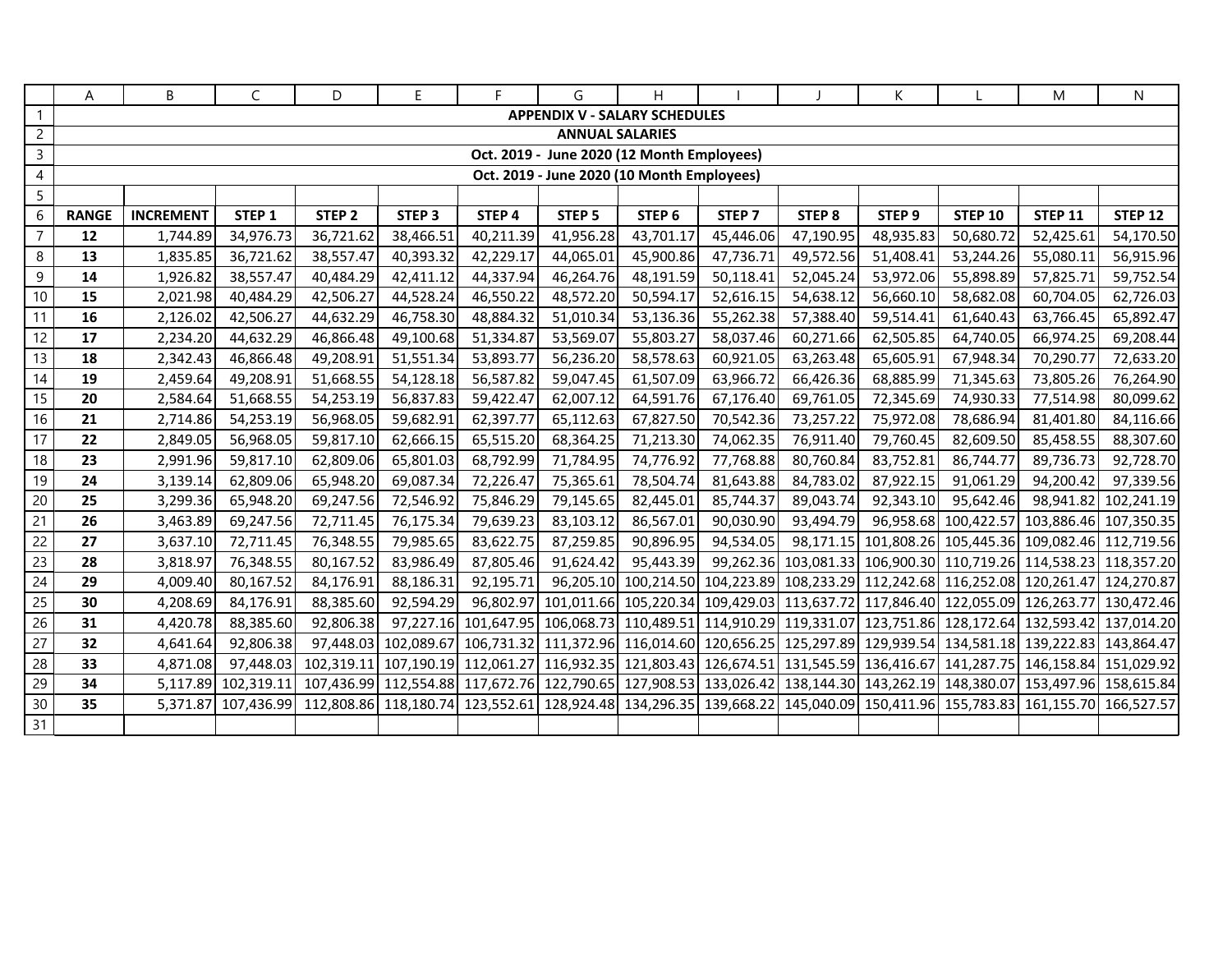|                 | A            | В                | $\mathsf{C}$        | D                 | E                 | F.        | G                                           | H.                |                   |                   | K                                                                                                                        |                                            | M                    | N              |
|-----------------|--------------|------------------|---------------------|-------------------|-------------------|-----------|---------------------------------------------|-------------------|-------------------|-------------------|--------------------------------------------------------------------------------------------------------------------------|--------------------------------------------|----------------------|----------------|
| 32              |              |                  |                     |                   |                   |           | <b>ANNUAL SALARIES</b>                      |                   |                   |                   |                                                                                                                          |                                            |                      |                |
| 33              |              |                  |                     |                   |                   |           | July 2020 - June 2021 (12 Month Employees)  |                   |                   |                   |                                                                                                                          |                                            |                      |                |
| $34\,$          |              |                  |                     |                   |                   |           | Sept. 2020 - June 2021 (10 Month Employees) |                   |                   |                   |                                                                                                                          |                                            |                      |                |
| 35              |              |                  |                     |                   |                   |           |                                             |                   |                   |                   |                                                                                                                          |                                            |                      |                |
| 36              | <b>RANGE</b> | <b>INCREMENT</b> | STEP 1              | STEP <sub>2</sub> | STEP <sub>3</sub> | STEP 4    | STEP <sub>5</sub>                           | STEP <sub>6</sub> | STEP <sub>7</sub> | STEP <sub>8</sub> | STEP <sub>9</sub>                                                                                                        | <b>STEP 10</b>                             | <b>STEP 11</b>       | <b>STEP 12</b> |
| 37              | 12           | 1,779.79         | 35,676.26           | 37,456.05         | 39,235.84         | 41,015.62 | 42,795.41                                   | 44,575.19         | 46,354.98         | 48,134.76         | 49,914.55                                                                                                                | 51,694.34                                  | 53,474.12            | 55,253.91      |
| 38              | 13           | 1,872.57         | 37,456.05           | 39,328.62         | 41,201.18         | 43,073.75 | 44,946.32                                   | 46,818.88         | 48,691.45         | 50,564.01         | 52,436.58                                                                                                                | 54,309.15                                  | 56,181.71            | 58,054.28      |
| 39              | 14           | 1,965.36         | 39,328.62           | 41,293.98         | 43,259.34         | 45,224.70 | 47,190.06                                   | 49,155.42         | 51,120.78         | 53,086.14         | 55,051.50                                                                                                                | 57,016.86                                  | 58,982.22            | 60,947.59      |
| 40              | 15           | 2,062.42         | 41,293.98           | 43,356.39         | 45,418.81         | 47,481.22 | 49,543.64                                   | 51,606.05         | 53,668.47         | 55,730.89         | 57,793.30                                                                                                                | 59,855.72                                  | 61,918.13            | 63,980.55      |
| 41              | 16           | 2,168.54         | 43,356.39           | 45,524.93         | 47,693.47         | 49,862.01 | 52,030.55                                   | 54,199.09         | 56,367.63         | 58,536.16         | 60,704.70                                                                                                                | 62,873.24                                  | 65,041.78            | 67,210.32      |
| 42              | 17           | 2,278.88         | 45,524.93           | 47,803.81         | 50,082.69         | 52,361.57 | 54,640.45                                   | 56,919.33         | 59,198.21         | 61,477.09         | 63,755.97                                                                                                                | 66,034.85                                  | 68,313.73            | 70,592.61      |
| 43              | 18           | 2,389.28         | 47,803.81           | 50,193.09         | 52,582.37         | 54,971.64 | 57,360.92                                   | 59,750.20         | 62,139.48         | 64,528.75         | 66,918.03                                                                                                                | 69,307.31                                  | 71,696.59            | 74,085.86      |
| 44              | 19           | 2,508.83         | 50,193.09           | 52,701.92         | 55,210.74         | 57,719.57 | 60,228.40                                   | 62,737.23         | 65,246.06         | 67,754.88         | 70,263.71                                                                                                                | 72,772.54                                  | 75,281.37            | 77,790.19      |
| 45              | 20           | 2,636.34         | 52,701.92           | 55,338.25         | 57,974.59         | 60,610.92 | 63,247.26                                   | 65,883.60         | 68,519.93         | 71,156.27         | 73,792.60                                                                                                                | 76,428.94                                  | 79,065.28            | 81,701.61      |
| 46              | 21           | 2,769.16         | 55,338.25           | 58,107.41         | 60,876.57         | 63,645.73 | 66,414.89                                   | 69,184.05         | 71,953.20         | 74,722.36         | 77,491.52                                                                                                                | 80,260.68                                  | 83,029.84            | 85,799.00      |
| $\overline{47}$ | 22           | 2,906.03         | 58,107.41           | 61,013.44         | 63,919.47         | 66,825.50 | 69,731.53                                   | 72,637.56         | 75,543.60         | 78,449.63         | 81,355.66                                                                                                                | 84,261.69                                  | 87,167.72            | 90,073.75      |
| 48              | 23           | 3,051.80         | 61,013.44           | 64,065.24         | 67,117.05         | 70,168.85 | 73,220.65                                   | 76,272.45         | 79,324.26         | 82,376.06         | 85,427.86                                                                                                                | 88,479.66                                  | 91,531.47            | 94,583.27      |
| 49              | 24           | 3,201.92         | 64,065.24           | 67,267.16         | 70,469.08         | 73,671.00 | 76,872.92                                   | 80,074.84         | 83,276.76         | 86,478.68         | 89,680.59                                                                                                                | 92,882.51                                  | 96,084.43            | 99,286.35      |
| 50              | 25           | 3,365.35         | 67,267.16           | 70,632.51         | 73,997.86         | 77,363.21 | 80,728.56                                   | 84,093.91         | 87,459.26         | 90,824.61         | 94,189.96                                                                                                                |                                            | 97,555.31 100,920.66 | 104,286.01     |
| 51              | 26           | 3,533.17         | 70,632.51           | 74,165.68         | 77,698.85         | 81,232.01 | 84,765.18                                   | 88,298.35         | 91,831.52         | 95,364.68         |                                                                                                                          | 98,897.85 102,431.02 105,964.19 109,497.35 |                      |                |
| 52              | 27           | 3,709.84         | 74,165.68           | 77,875.52         | 81,585.37         | 85,295.21 | 89,005.05                                   | 92,714.89         |                   |                   | 96,424.74 100,134.58 103,844.42 107,554.26 111,264.11 114,973.95                                                         |                                            |                      |                |
| 53              | 28           | 3,895.35         | 77,875.52           | 81,770.87         | 85,666.22         | 89,561.56 | 93,456.91                                   |                   |                   |                   | 97,352.26 101,247.61 105,142.95 109,038.30 112,933.65 116,829.00 120,724.34                                              |                                            |                      |                |
| 54              | 29           | 4,089.58         | 81,770.87           | 85,860.45         | 89,950.04         | 94,039.62 |                                             |                   |                   |                   | 98,129.20 102,218.79 106,308.37 110,397.95 114,487.54 118,577.12 122,666.70 126,756.29                                   |                                            |                      |                |
| 55              | 30           | 4,292.86         | 85,860.45           | 90,153.31         | 94,446.17         |           |                                             |                   |                   |                   | 98,739.03 103,031.89 107,324.75 111,617.61 115,910.47 120,203.33 124,496.19 128,789.05 133,081.91                        |                                            |                      |                |
| 56              | 31           | 4,509.20         | 90,153.31           | 94,662.51         | 99,171.71         |           |                                             |                   |                   |                   | 103,680.91 108,190.10 112,699.30 117,208.50 121,717.69 126,226.89 130,736.09 135,245.29 139,754.48                       |                                            |                      |                |
| 57              | 32           | 4,734.48         | 94,662.51           |                   |                   |           |                                             |                   |                   |                   | 99,396.99 104,131.46 108,865.94 113,600.42 118,334.90 123,069.37 127,803.85 132,538.33 137,272.81 142,007.28 146,741.76  |                                            |                      |                |
| 58              | 33           | 4,968.50         | 99,396.99           |                   |                   |           |                                             |                   |                   |                   | 104,365.49 109,333.99 114,302.49 119,271.00 124,239.50 129,208.00 134,176.50 139,145.01 144,113.51 149,082.01 154,050.51 |                                            |                      |                |
| 59              | 34           |                  | 5,220.24 104,365.49 |                   |                   |           |                                             |                   |                   |                   | 109,585.73 114,805.98 120,026.22 125,246.46 130,466.70 135,686.95 140,907.19 146,127.43 151,347.68 156,567.92 161,788.16 |                                            |                      |                |
| 60              | 35           | 5,479.31         | 109,585.73          |                   |                   |           |                                             |                   |                   |                   | 115,065.04 120,544.35 126,023.66 131,502.97 136,982.28 142,461.58 147,940.89 153,420.20 158,899.51 164,378.82 169,858.13 |                                            |                      |                |
| 61              |              |                  |                     |                   |                   |           |                                             |                   |                   |                   |                                                                                                                          |                                            |                      |                |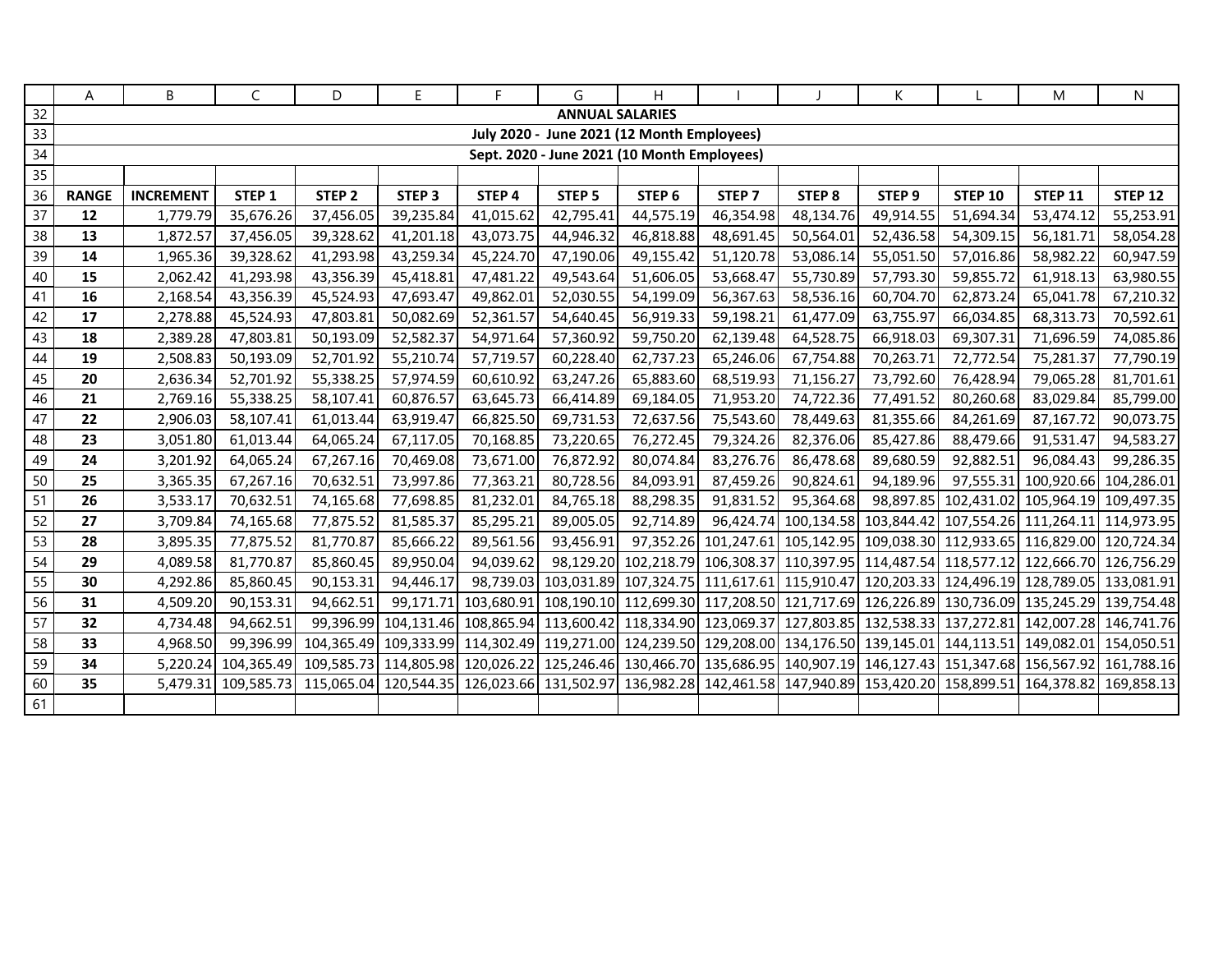|            | A                                          | В                | $\mathsf{C}$        | D                                                                                                                                                        | E                                                                                                                        | F.        | G                 | H                                           |                   |                   | K                                                                                                            |                | M                               | N              |
|------------|--------------------------------------------|------------------|---------------------|----------------------------------------------------------------------------------------------------------------------------------------------------------|--------------------------------------------------------------------------------------------------------------------------|-----------|-------------------|---------------------------------------------|-------------------|-------------------|--------------------------------------------------------------------------------------------------------------|----------------|---------------------------------|----------------|
| 62         | <b>ANNUAL SALARIES</b>                     |                  |                     |                                                                                                                                                          |                                                                                                                          |           |                   |                                             |                   |                   |                                                                                                              |                |                                 |                |
| 63         |                                            |                  |                     |                                                                                                                                                          |                                                                                                                          |           |                   | July 2021 - March 2022 (12 Month Employees) |                   |                   |                                                                                                              |                |                                 |                |
| 64         | Sept. 2021 - May 2022 (10 Month Employees) |                  |                     |                                                                                                                                                          |                                                                                                                          |           |                   |                                             |                   |                   |                                                                                                              |                |                                 |                |
| 65         |                                            |                  |                     |                                                                                                                                                          |                                                                                                                          |           |                   |                                             |                   |                   |                                                                                                              |                |                                 |                |
| 66         | <b>RANGE</b>                               | <b>INCREMENT</b> | STEP 1              | STEP <sub>2</sub>                                                                                                                                        | STEP <sub>3</sub>                                                                                                        | STEP 4    | STEP <sub>5</sub> | STEP <sub>6</sub>                           | STEP <sub>7</sub> | STEP <sub>8</sub> | STEP <sub>9</sub>                                                                                            | <b>STEP 10</b> | <b>STEP 11</b>                  | <b>STEP 12</b> |
| 67         | 12                                         | 1,815.38         | 36,389.79           | 38,205.17                                                                                                                                                | 40,020.55                                                                                                                | 41,835.93 | 43,651.32         | 45,466.70                                   | 47,282.08         | 49,097.46         | 50,912.84                                                                                                    | 52,728.22      | 54,543.60                       | 56,358.99      |
| 68         | 13                                         | 1,910.02         | 38,205.17           | 40,115.19                                                                                                                                                | 42,025.21                                                                                                                | 43,935.22 | 45,845.24         | 47,755.26                                   | 49,665.28         | 51,575.29         | 53,485.31                                                                                                    | 55,395.33      | 57,305.35                       | 59,215.36      |
| 69         | 14                                         | 2,004.67         | 40,115.19           | 42,119.86                                                                                                                                                | 44,124.52                                                                                                                | 46,129.19 | 48,133.86         | 50,138.53                                   | 52,143.20         | 54,147.87         | 56,152.53                                                                                                    | 58,157.20      | 60,161.87                       | 62,166.54      |
| 70         | 15                                         | 2,103.66         | 42,119.86           | 44,223.52                                                                                                                                                | 46,327.18                                                                                                                | 48,430.85 | 50,534.51         | 52,638.18                                   | 54,741.84         | 56,845.50         | 58,949.17                                                                                                    | 61,052.83      | 63,156.50                       | 65,260.16      |
| 71         | 16                                         | 2,211.91         | 44,223.52           | 46,435.43                                                                                                                                                | 48,647.34                                                                                                                | 50,859.25 | 53,071.16         | 55,283.07                                   | 57,494.98         | 59,706.89         | 61,918.80                                                                                                    | 64,130.71      | 66,342.62                       | 68,554.53      |
| 72         | 17                                         | 2,324.46         | 46,435.43           | 48,759.89                                                                                                                                                | 51,084.35                                                                                                                | 53,408.80 | 55,733.26         | 58,057.72                                   | 60,382.18         | 62,706.63         | 65,031.09                                                                                                    | 67,355.55      | 69,680.01                       | 72,004.46      |
| 73         | 18                                         | 2,437.06         | 48,759.89           | 51,196.95                                                                                                                                                | 53,634.01                                                                                                                | 56,071.08 | 58,508.14         | 60,945.20                                   | 63,382.27         | 65,819.33         | 68,256.39                                                                                                    | 70,693.45      | 73,130.52                       | 75,567.58      |
| $74\,$     | 19                                         | 2,559.00         | 51,196.95           | 53,755.95                                                                                                                                                | 56,314.96                                                                                                                | 58,873.96 | 61,432.97         | 63,991.97                                   | 66,550.98         | 69,109.98         | 71,668.98                                                                                                    | 74,227.99      | 76,786.99                       | 79,346.00      |
| $75\,$     | 20                                         | 2,689.06         | 53,755.95           | 56,445.02                                                                                                                                                | 59,134.08                                                                                                                | 61,823.14 | 64,512.21         | 67,201.27                                   | 69,890.33         | 72,579.39         | 75,268.46                                                                                                    | 77,957.52      | 80,646.58                       | 83,335.64      |
| 76         | 21                                         | 2,824.54         | 56,445.02           | 59,269.56                                                                                                                                                | 62,094.10                                                                                                                | 64,918.64 | 67,743.18         | 70,567.73                                   | 73,392.27         | 76,216.81         | 79,041.35                                                                                                    | 81,865.89      | 84,690.44                       | 87,514.98      |
| $77\,$     | 22                                         | 2,964.15         | 59,269.56           | 62,233.71                                                                                                                                                | 65,197.86                                                                                                                | 68,162.01 | 71,126.16         | 74,090.32                                   | 77,054.47         | 80,018.62         | 82,982.77                                                                                                    | 85,946.92      | 88,911.07                       | 91,875.22      |
| ${\bf 78}$ | 23                                         | 3,112.84         | 62,233.71           | 65,346.55                                                                                                                                                | 68,459.39                                                                                                                | 71,572.23 | 74,685.06         | 77,797.90                                   | 80,910.74         | 84,023.58         | 87,136.42                                                                                                    | 90,249.26      | 93,362.10                       | 96,474.93      |
| 79         | 24                                         | 3,265.96         | 65,346.55           | 68,612.51                                                                                                                                                | 71,878.46                                                                                                                | 75,144.42 | 78,410.38         | 81,676.34                                   | 84,942.29         | 88,208.25         | 91,474.21                                                                                                    | 94,740.16      | 98,006.12                       | 101,272.08     |
| 80         | 25                                         | 3,432.66         | 68,612.51           | 72,045.16                                                                                                                                                | 75,477.82                                                                                                                | 78,910.48 | 82,343.13         | 85,775.79                                   | 89,208.45         | 92,641.10         | 96,073.76                                                                                                    |                | 99,506.42 102,939.07 106,371.73 |                |
| 81         | 26                                         | 3,603.83         | 72,045.16           | 75,648.99                                                                                                                                                | 79,252.82                                                                                                                | 82,856.66 | 86,460.49         | 90,064.32                                   | 93,668.15         |                   | 97,271.98 100,875.81 104,479.64 108,083.47 111,687.30                                                        |                |                                 |                |
| 82         | 27                                         | 3,784.04         | 75,648.99           | 79,433.03                                                                                                                                                | 83,217.07                                                                                                                | 87,001.11 | 90,785.15         | 94,569.19                                   |                   |                   | 98,353.23 102,137.27 105,921.31 109,705.35 113,489.39 117,273.43                                             |                |                                 |                |
| 83         | 28                                         | 3,973.25         | 79,433.03           | 83,406.29                                                                                                                                                | 87,379.54                                                                                                                | 91,352.80 | 95,326.05         |                                             |                   |                   | 99,299.30 103,272.56 107,245.81 111,219.07 115,192.32 119,165.58 123,138.83                                  |                |                                 |                |
| 84         | 29                                         | 4,171.37         | 83,406.29           | 87,577.66                                                                                                                                                | 91,749.04                                                                                                                | 95,920.41 |                   |                                             |                   |                   | 100,091.79 104,263.16 108,434.54 112,605.91 116,777.29 120,948.66 125,120.04 129,291.41                      |                |                                 |                |
| 85         | 30                                         | 4,378.72         | 87,577.66           | 91,956.38                                                                                                                                                |                                                                                                                          |           |                   |                                             |                   |                   | 96,335.10 100,713.81 105,092.53 109,471.25 113,849.96 118,228.68 122,607.40 126,986.11 131,364.83 135,743.55 |                |                                 |                |
| 86         | 31                                         | 4,599.38         | 91,956.38           |                                                                                                                                                          | 96,555.76 101,155.14 105,754.52 110,353.90 114,953.29 119,552.67 124,152.05 128,751.43 133,350.81 137,950.19 142,549.57  |           |                   |                                             |                   |                   |                                                                                                              |                |                                 |                |
| 87         | 32                                         | 4,829.17         |                     | 96,555.76 101,384.93 106,214.09 111,043.26 115,872.43 120,701.59 125,530.76 130,359.93 135,189.10 140,018.26 144,847.43 149,676.60                       |                                                                                                                          |           |                   |                                             |                   |                   |                                                                                                              |                |                                 |                |
| 88         | 33                                         | 5,067.87         | 101,384.93          |                                                                                                                                                          | 106,452.80 111,520.67 116,588.54 121,656.42 126,724.29 131,792.16 136,860.03 141,927.91 146,995.78 152,063.65 157,131.52 |           |                   |                                             |                   |                   |                                                                                                              |                |                                 |                |
| 89         | 34                                         |                  |                     | 5,324.65  106,452.80  111,777.45  117,102.10  122,426.74  127,751.39  133,076.04  138,400.69  143,725.33  149,049.98  154,374.63  159,699.28  165,023.92 |                                                                                                                          |           |                   |                                             |                   |                   |                                                                                                              |                |                                 |                |
| $90\,$     | 35                                         |                  | 5,588.89 111,777.45 |                                                                                                                                                          | 117,366.34 122,955.24 128,544.13 134,133.03 139,721.92 145,310.82 150,899.71 156,488.60 162,077.50 167,666.39 173,255.29 |           |                   |                                             |                   |                   |                                                                                                              |                |                                 |                |
| 91         |                                            |                  |                     |                                                                                                                                                          |                                                                                                                          |           |                   |                                             |                   |                   |                                                                                                              |                |                                 |                |